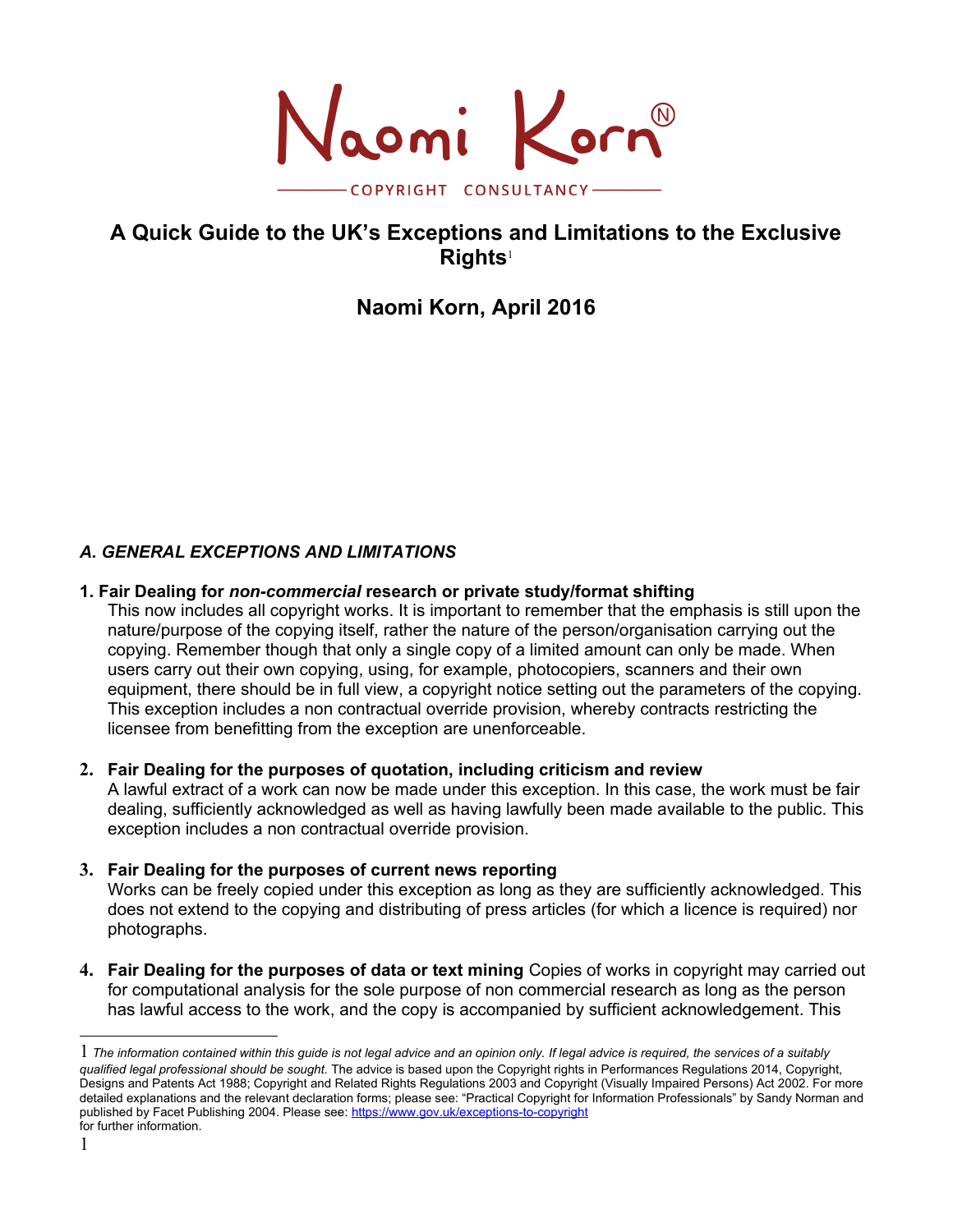exception includes a non contractual override provision, so contracts restricting the licensee from benefitting from this exception are not enforceable.

**5. Fair Dealing for the purposes of illustration for instruction purposes** A copy of a copyright work can be used for the sole purpose of illustration for instruction as long the use is for a non commercial purpose, the person making the copy is giving or receiving instruction and the copy is accompanied by a sufficient acknowledgement. This could include setting or answering questions. This exception includes a non contractual override provision, so contracts restricting the licensee from benefitting from this exception are not enforceable.

## **6. Fair Dealing for the purposes of parody, caricature and pastiche**

A fair dealing copy of a copyright work can be used for the purposes of parody, caricature and pastiche. Contracts restricting the licensee from benefitting from this exception are not enforceable.

### *B. EXCEPTIONS FOR LIBRARIES, ARCHIVES, MUSEUMS, GALLERIES AND EDUCATIONAL ESTABLISHMENTS*

### 1. **Making works available on dedicated terminals**

A copy of a work can be made available to individual members of the public via a dedicated terminal on the premises of libraries, archives, museums, galleries and educational establishments, as long as the work has been lawfully acquired by the institutions, it is for the public's research or private study and there are not any licensing/purchase terms which prevent this.

# 2. **Copying for preservation or replacement**

As long as it is not reasonably practical to purchase a copy<sup>[2](#page-1-0)</sup>, librarians, archivists, curators and those working in libraries, archives, museums, galleries and educational establishments can make or have made for them preservation copies of items in their reference collections on their premises (or permanent collection if only available for loan to other libraries, archives or museums) or if their copy is lost, destroyed or damaged. Contracts restricting the licensee from benefitting from this exception are not enforceable.

# *C. LIBRARY PRIVILEGES*

### 1. **Copying by Librarians and Archivists for users**

Librarians and archivists can make copies for users of all works in copyright. The copying must be for the purposes of **non-commercial research or private study and only a single copy of a limited amount can be provided.** For example, one article from a journal or a reasonable amount of any other published work. If a charge is made, these must be based on the costs attributable to the production of the copy.

Librarians are legally obliged that all their users declare in writing before a single copy of a limited amount of a work can be made for them to protect the librarians against infringements and also to prevent systematic copying. Prior to 1 June 2014, a Declaration Form had to be used, but now the declaration can be in writing which includes email and other forms of electronic communication.

Librarians can copy the whole or part of unpublished literary, dramatic of musical works held in the library or archive for the purposes of non-commercial research or private study. In these cases, the user must make a declaration in writing (including electronic forms of writing), in which the user must be sure that the material has not been published before being deposited in the library or archive and the copyright holder has not prohibited the copying at the time that the copy is made.

Contracts restricting the licensee from benefitting from this exception are not enforceable.

<span id="page-1-0"></span> $2$ <sup> $-$ </sup>To be decided by the Librarian